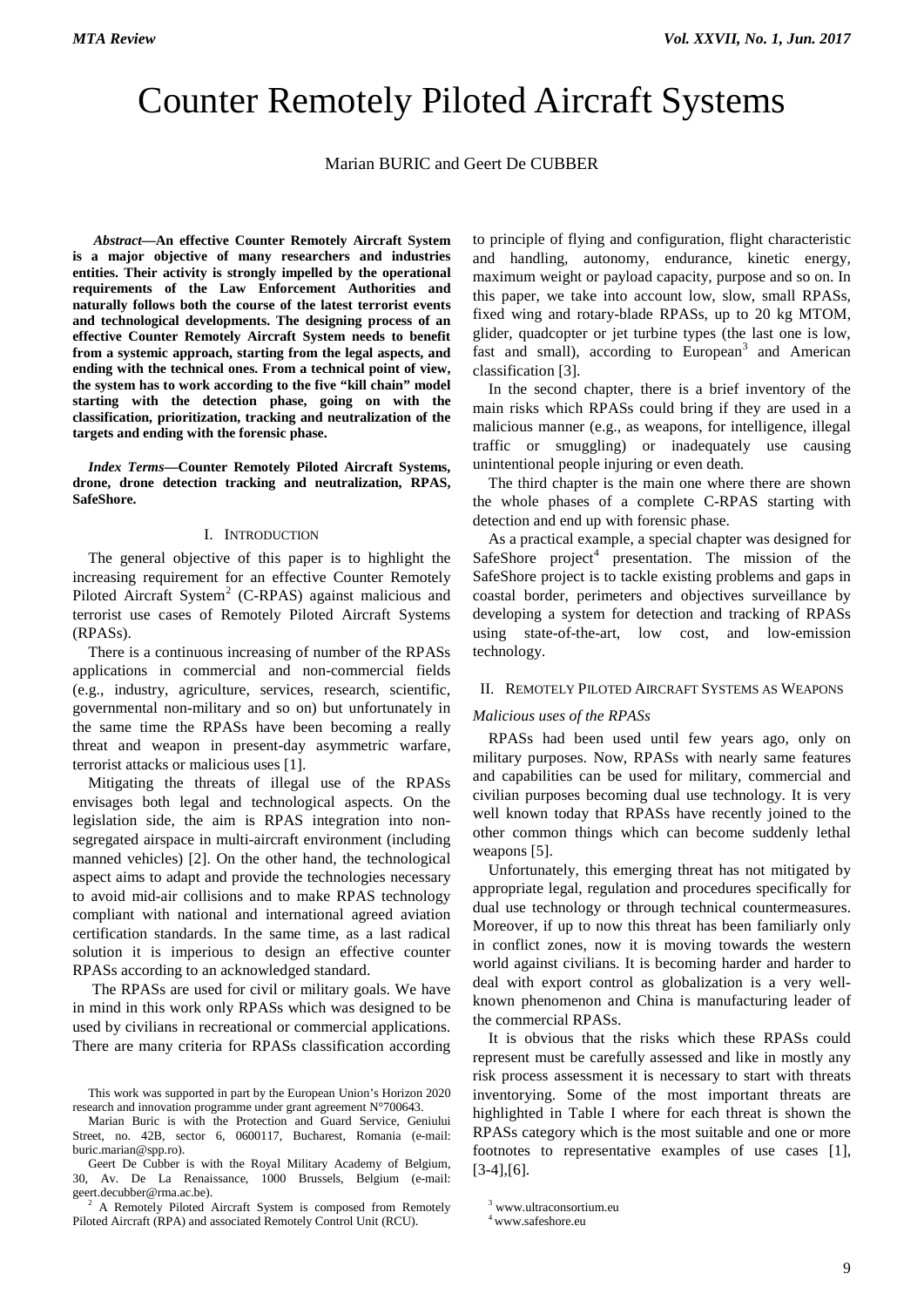| <b>Threats</b>                                                                                         | <b>Appropriate RPAS</b><br>type / classification |  |  |  |
|--------------------------------------------------------------------------------------------------------|--------------------------------------------------|--|--|--|
| Violation of privacy <sup>5</sup>                                                                      | Quadcopter $\leq$ 2 kg                           |  |  |  |
| Intelligence (ISTAR – information,<br>surveillance, target acquire and<br>reconnaissance) <sup>6</sup> | Quadcopter $\leq$ 2 kg<br>Glider                 |  |  |  |
| Weapons and ammunition transport <sup>78</sup>                                                         | Quadcopter $\leq 20$ kg                          |  |  |  |
| Terrorist attacks using weapons, bombs,<br>grenades, radioactive materials, etc. <sup>9 10</sup>       | Quadcopter $\leq 20$ kg                          |  |  |  |
| Intentional collide with other authorized<br>aircraft vehicles <sup>11</sup>                           | All quadcopter types<br>Jet turbine              |  |  |  |
| Using drones as projectiles (kamikaze<br>$drones)^{15}$                                                | Jet turbine                                      |  |  |  |
| Unintentional collide with other authorized<br>aircraft vehicles <sup>12</sup> <sup>13</sup>           | All quadcopter types<br>Glider<br>Jet turbine    |  |  |  |
| People injuring <sup>14</sup>                                                                          | All quadcopter types<br>Jet turbine              |  |  |  |
| Propaganda (looking for headlines) <sup>15</sup>                                                       | Quadcopter $\leq$ 2 kg                           |  |  |  |
| Critical infrastructure, properties and goods<br>damage <sup>16</sup> <sup>17</sup>                    | All quadcopter types<br>Jet turbine              |  |  |  |
| Transport of the illegal objects (smugglers) <sup>18</sup>                                             | Quadcopter $\leq 20$ kg<br>Glider                |  |  |  |
| Stopping or slowing commercial RPASs'<br>industry development <sup>19</sup> <sup>20</sup>              | N/A                                              |  |  |  |

TABLE I. RPAS ASSESSED AS THREATENING VECTORS

<sup>5</sup> [http://www.quadcoptercloud.com/drones-invade-privacy/,](http://www.quadcoptercloud.com/drones-invade-privacy/) accessed

<span id="page-1-1"></span><span id="page-1-0"></span>June 12, 2017<br>
<sup>6</sup> Peter Bergen and Emily Schneider, "Now ISIS Has Drones? -CNN.com," accessed June 2, 2017, http://www.cnn.com/2014/08/24/ opinion/bergen-schneider-drones-isis/

<span id="page-1-2"></span>[Lizzie Dearden,](http://www.independent.co.uk/author/lizzie-dearden) "Revealed: Isis developing weaponized drones in secretive program", accessed June 12, 2017, http://www.independent.co.uk/ news/world/middle-east/isis-weapons-drones-uav-programmedevelopment-weaponised-explosives-surveillance-terrorist-groups-

a7371491.html#gallery<br><sup>8</sup> <https://www.cnet.com/news/oh-look-a-drone-that-fires-a-gun/>

<span id="page-1-4"></span><span id="page-1-3"></span><sup>9</sup> Michael S. Schmidt and Eric Schmitt, "Pentagon Confronts a New Threat From ISIS: Exploding Drones," The New York Times, October 11,

<span id="page-1-5"></span><sup>10</sup> David Kravets, "Man Lands Drone Carrying Radioactive Sand on Japanese Prime Minister's Office," Ars Technica, accessed June 2, 2017, https://arstechnica.com/tech-policy/2015/04/manarrested-for-flying-drone-<br>carrying-radioactive-sand-in-tokyo/<br> $\frac{11}{2}$  Adam Bourglay (i.e. 1)

<span id="page-1-6"></span>Adam Rawnley, "So bad news: Now militants are using drones as projectiles", accessed June 2, 2017, [https://www.wired.com/2017/04/bad](https://www.wired.com/2017/04/bad-news-now-militants-using-drones-projectiles/)[news-now-militants-using-drones-projectiles/](https://www.wired.com/2017/04/bad-news-now-militants-using-drones-projectiles/) <sup>12</sup> Robert Pigott, "Heathrow plane in near miss with drone", accessed

<span id="page-1-7"></span>June 12, 2017[, http://www.bbc.com/news/uk-30369701](http://www.bbc.com/news/uk-30369701)

<span id="page-1-8"></span> $13$  Luke Duecy, "Helicopter crew spots drone flying feet above KOMO chopper", accessed June 12, 2017, http://komonews.com/news/local/ helicopter-crew-spots-drone-flying-feet-above-komo-chopper

<span id="page-1-9"></span><sup>14</sup> Martin Weil, "Drone crashes into Virginia bull run crowd", accessed June 12, 2017, [https://www.washingtonpost.com/local/drone-crashes-into](https://www.washingtonpost.com/local/drone-crashes-into-virginia-bull-run-crowd/2013/08/26/424e0b9e-0e00-11e3-85b6-d27422650fd5_story.html)[virginia-bull-run-crowd/2013/08/26/424e0b9e-0e00-11e3-85b6-](https://www.washingtonpost.com/local/drone-crashes-into-virginia-bull-run-crowd/2013/08/26/424e0b9e-0e00-11e3-85b6-d27422650fd5_story.html)

<span id="page-1-10"></span><sup>15</sup> John Hall, "Latest ISIS Video Shows Drone View of Kobane's Battle-Ravaged Streets of Kobane", accessed June 12, 2017, [http://www.dailymail.co.uk/news/article-2871389/ISIS-propagandaCall-](http://www.dailymail.co.uk/news/article-2871389/ISIS-propagandaCall-Duty-style-Latest-footage-shows-drone-s-view-battle-ravaged-streets-Kobane-swoopinggun-battles-ground.html)[Duty-style-Latest-footage-shows-drone-s-view-battle-ravaged-streets-](http://www.dailymail.co.uk/news/article-2871389/ISIS-propagandaCall-Duty-style-Latest-footage-shows-drone-s-view-battle-ravaged-streets-Kobane-swoopinggun-battles-ground.html)[Kobane-swoopinggun-battles-ground.html](http://www.dailymail.co.uk/news/article-2871389/ISIS-propagandaCall-Duty-style-Latest-footage-shows-drone-s-view-battle-ravaged-streets-Kobane-swoopinggun-battles-ground.html)

<span id="page-1-11"></span><sup>16</sup> Dan Shea, Amanda Essex, Ben Husch, "Drones and critical infrastructure", accessed June 12, 2017, http://www.ncsl.org/research/ energy/drones-and-critical-infrastructure.aspx

<span id="page-1-15"></span><span id="page-1-12"></span>Dr Graeme Anderson and Andrew Chadwick from Frazer-Nash, "Protecting critical infrastructure from drones: managing the risks", accessed June 12, 2017, [https://www.theengineer.co.uk/protecting-critical](https://www.theengineer.co.uk/protecting-critical-infrastructure-from-drones-managing-the-risks/)[infrastructure-from-drones-managing-the-risks/](https://www.theengineer.co.uk/protecting-critical-infrastructure-from-drones-managing-the-risks/) <sup>18</sup> Ashitha Nagesh, "Drones used by gangs to fly illegal drugs into

<span id="page-1-13"></span>prisons", accessed June 2, 2017,

[http://metro.co.uk/2015/09/17/drones-used-by-gangs-to-fly-illegal](http://metro.co.uk/2015/09/17/drones-used-by-gangs-to-fly-illegal-drugs-into-prisons-5395305/)[drugs-into-prisons-5395305/](http://metro.co.uk/2015/09/17/drones-used-by-gangs-to-fly-illegal-drugs-into-prisons-5395305/)

<span id="page-1-16"></span><span id="page-1-14"></span><sup>2</sup> Commercial RPASs sector development is predicted to be worth \$2 billion by 2020, according to B.I. Intelligence market forecasts

#### *Vulnerabilities on RPASs using*

Once the threats have been evaluated, the next step consists on vulnerabilities analysis. Each threat is focusing on at least one vulnerability. Therefore, it is important to briefly highlight some of these vulnerabilities.

- *Low costs of the recreational and commercial RPASs.* Any recreational or commercial RPAS, with features that could be exploited for malicious acts, are available starting from less than one thousand Euro without restrictions. Comparing prices between any commercial RPAS and a C-RPAS, the forces which are using malicious RPASs are far and away in advantage. So far there are no C-RPAS with one hundred successful rates. For terrorist forces, it is worth spending money on even dozens of RPASs if only one finally gets the target.
- *Weakness of the export control*. Recreational and commercial RPASs which are subject of this paper are not under export-import regulation control as dual use goods neither of US or UE legislation.
- *Gaps into existing regulatory framework*. There are two distinguish issues that must be taken into account. First one is regarding changes needed on control, registration, trading and using of recreational and commercial RPASs. The second one goes on further and highlight that it should carefully rethink legal challenges on using C-RPAS tools. We have to respond to some challenges like how it is perceived the privacy violation or how can we legally label and treat as hostile or at least malicious the RPASs which cross a perimeter. There are legal references which convict destruction or taking away someone else's proprietary without the permission of the owner, jamming or interfering with authorized radio communication, damaging an authorized computer program, and so on. A C-RPAS operator could be charged with kinetic effects of the RPAS depending on the outcome if he has done a physical attack. If the challenges of legal deployment of these systems are not taking into account, the investments will be put at risk and more than this it will even boost the impact level of the malicious RPASs operation. Following these challenges, some C-RPASs providers state on their websites the restrictions on their using  $2<sup>1</sup>$ .
- Lack of the effective C-RPAS technology. At the moment of writing this paper there have been a lot of the C-RPASs available both for military and commercially uses. A comprehensive market survey was released by Sandia National Laboratories [3]. It is important to spot out that in this moment there is not a common standard for an effective C-RPAS technology which could guide potential developers of these systems. On the other hand, a common counter RPAS technology is nearly impossible to design if we take into account the technical and deployment challenges, regulatory frameworks and so on.

<sup>20</sup> BI Intelligence, 2016, June 10, "THE DRONES REPORT: Market Forecasts, Regulatory Barriers, Top Vendors, and Leading Commercial Applications," Business Insider, accessed June 2, 2017,

[http://www.businessinsider.com/uav-or-commercial-drone-market](http://www.businessinsider.com/uav-or-commercial-drone-market-forecast-2015-2)[forecast-2015-2](http://www.businessinsider.com/uav-or-commercial-drone-market-forecast-2015-2) <sup>21</sup> "Counter-UAS Technologies," accessed February 19, 2017,

[https://www.battelle.org/government-offerings/national-security/tactical](https://www.battelle.org/government-offerings/national-security/tactical%20systemsvehicles/tactical-equipment/counter-UAS-technologies)  [systemsvehicles/tactical-equipment/counter-UAS-technologies](https://www.battelle.org/government-offerings/national-security/tactical%20systemsvehicles/tactical-equipment/counter-UAS-technologies)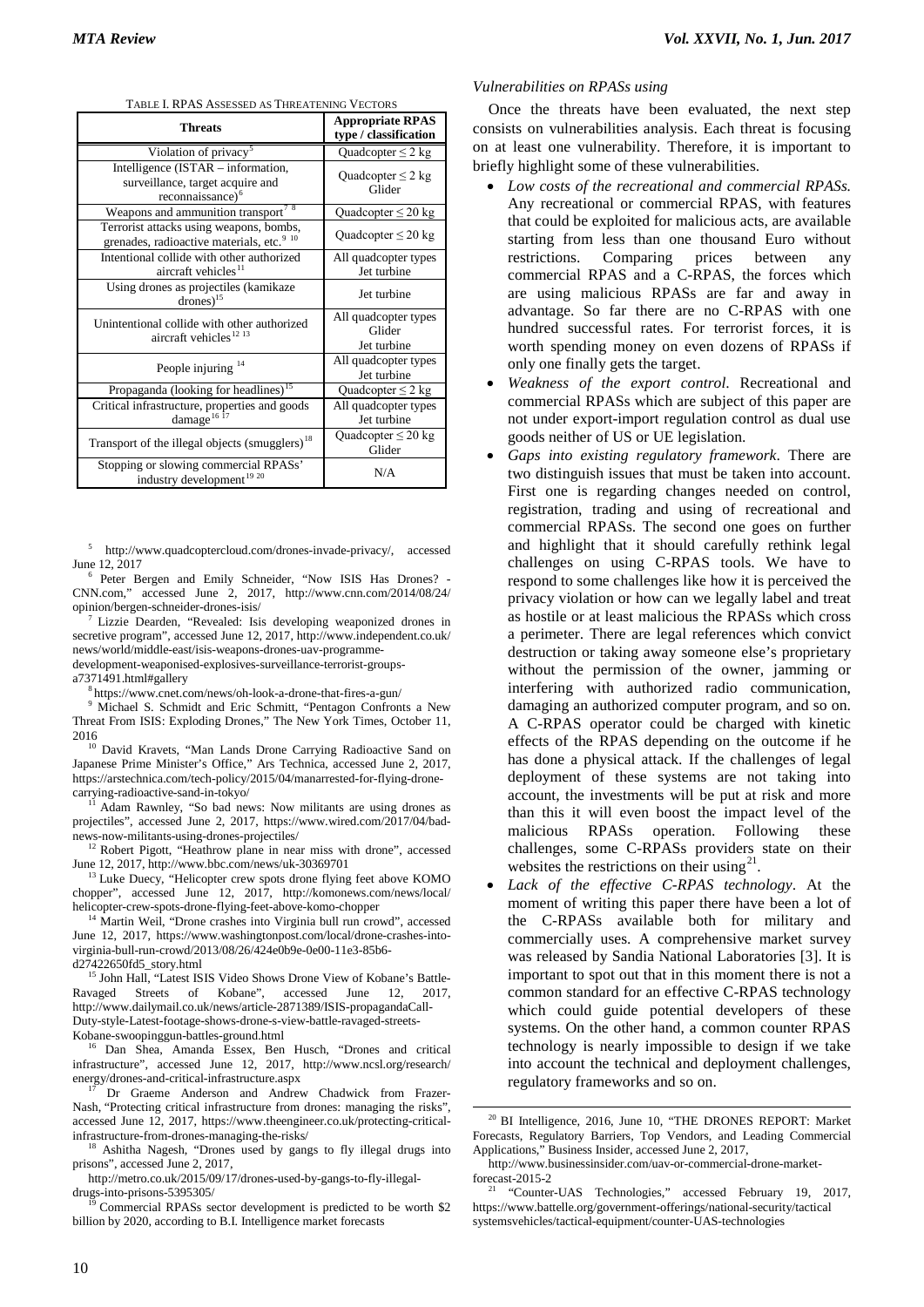- *Deployment challenges*. It is hard to develop a C-RPAS system that can meet challenges of the all environments were a malicious RPAS could be used as threat or weapon. A malicious RPAS could be used against any critical infrastructure, residential areas, over maritime and land border, crowded places and urban environmental, during some major events and so on. Also, it could be used during day or night time and different meteorological conditions. In other words, it would be used nearly against any civilian target in any environment. Even though an effective low-cost C-RPAS could be made available, the financial, personal and maintenance deployment cost at all national possible target exceed the nation's capability.
- *Misunderstanding by the different decision levels of the real threat dimension*. Decisions regarding all important regulatory countermeasures addressed to the potential RPASs used in malicious acts are taking at different administrative and political levels. Understanding at all these levels of the real dimensions of the threats and the impacts on citizen privacy and safety or on national security as a result of the critical infrastructures attacks, it is the key for the success of a strategic implementation of a C-RPAS plan.
- *Technological rapidly development*. Recreational and commercial RPAS cannot be kept away from nowadays technological development that bring up new RPASs features or capabilities of flying, command and control or resistance against countermeasures. For example, an extreme impact on countermeasures domain was the evolution from recreational and commercial RPASs flying without GPS (first person view) to GPS location awareness and flight controller. RPASs could be used in more and more difficult environments and artificial intelligence allow them to operate in swarm collaborative mode<sup>[22](#page-2-0)</sup>.
- *Most of the recreational and commercial RPASs are already getting ISTAR capabilities*. So far, the ISTAR capabilities have only been at disposal of military RPASs. All ISTAR capabilities (information, surveillance, target acquisition and reconnaissance) are nowadays common for all commercial RPASs and even for some of the recreational RPASs.
- *Recreational and commercial RPASs could be easily modified to get military features and capabilities*. There are reports that highlight that ISIS is investigating modifications to commercial RPAS through really well-organized programs in order to mitigate possible RPASs counter measures and increase their lethality and effectiveness of operational characteristics [1].
- *Environments were malicious RPASs can be used*. The environments were malicious RPASs can be used is a more and more busier radio frequency spectrum, a noisier background and more and more flying objects are seen. All these imply a more complicated and costly technical solution for an effective counter RPAS because it is more and more difficult to detect and classify a malicious RPAS.

#### III. COUNTER RPAS

Military forces or law enforcement authorities need a C-RPAS with not only theoretically but also practically nearly 100% demonstrated successful rate.

C-RPAS systems, in order to fulfil all their operational functionalities, must work according to a "kill chain" model. A Sandia National Labs report defined a three step "kill chain" model: detection, classification and neutralization [3]. We have added at this model other two phases: tracking and forensic. Therefore, the model has been becoming a five "kill chain" model: detection, classification, tracking, neutralization and forensic. An effective C-RPAS system must successfully carry out each step strictly in this chain order.

There are multiple types of RPASs with different range of action. It is obvious that must be a correlation requirement between detection range and neutralization range on one side and the RPAS operation range on the other side.

An effective C-RPAS need to be versatile and set off its strategies accordingly to the type of attacks (e.g., singular or swarm attacks). Moreover, the C-RPAS must integrate automatized effectively all phases from detection, classification, tracking and lock-on to a target up to a successful neutralization (Fig. 1).

## *Detection*

In this phase, a large number of heterogeneous sensors organized into a sensors network are collecting information from a cluttered noisy background environment data. The sensors must be deployed in accordance with their effective range, with the aim to defeat the whole zone protected (named also the responsibility zone of the counter RPAS). The responsibility zone is defined in 3D dimensions with a half-sphere shape.

In order to be effective, the sensors used in detection phase must complement with neutralization and tracking phases.

It is necessary to use a complete mix of sensors because:

- There are a large variety of RPASs which must be detected, with very different characteristics (e.g., cross section, speed, acoustic and radio signature, flying mode). Consequently, there is not a single sensor type appropriate to any possible malicious flying object. Sandia National Laboratories has done an evaluation of effectiveness of different sensor types according to three types of RPAS – glider, quadcopter and jet turbine [3]. We have completed the list with a new state–of–the-art one which is a passive radar that is using "electro smog" [8]. For evaluation was used a scale with three levels: good, mild and poor (Table II).
- There is a cluttered video, audio and spectral radiofrequencies background and consequently a mix between a lot of sensors boost the successful rate and lower the false positive and false negative rates. "The challenge for LSS threat detection for current high frequency sensors is the false alarm plots and how to engage with the real LSS threats that are in the velocity domain of clutter or natural objects such as birds, 'angels' or ground vehicles." [4]
- The attackers could use some measures with intent to impede the successfully detection of the malicious RPAS like using of the cellular communication or non-

<span id="page-2-0"></span><sup>22</sup> <http://www.swarmsys.com/>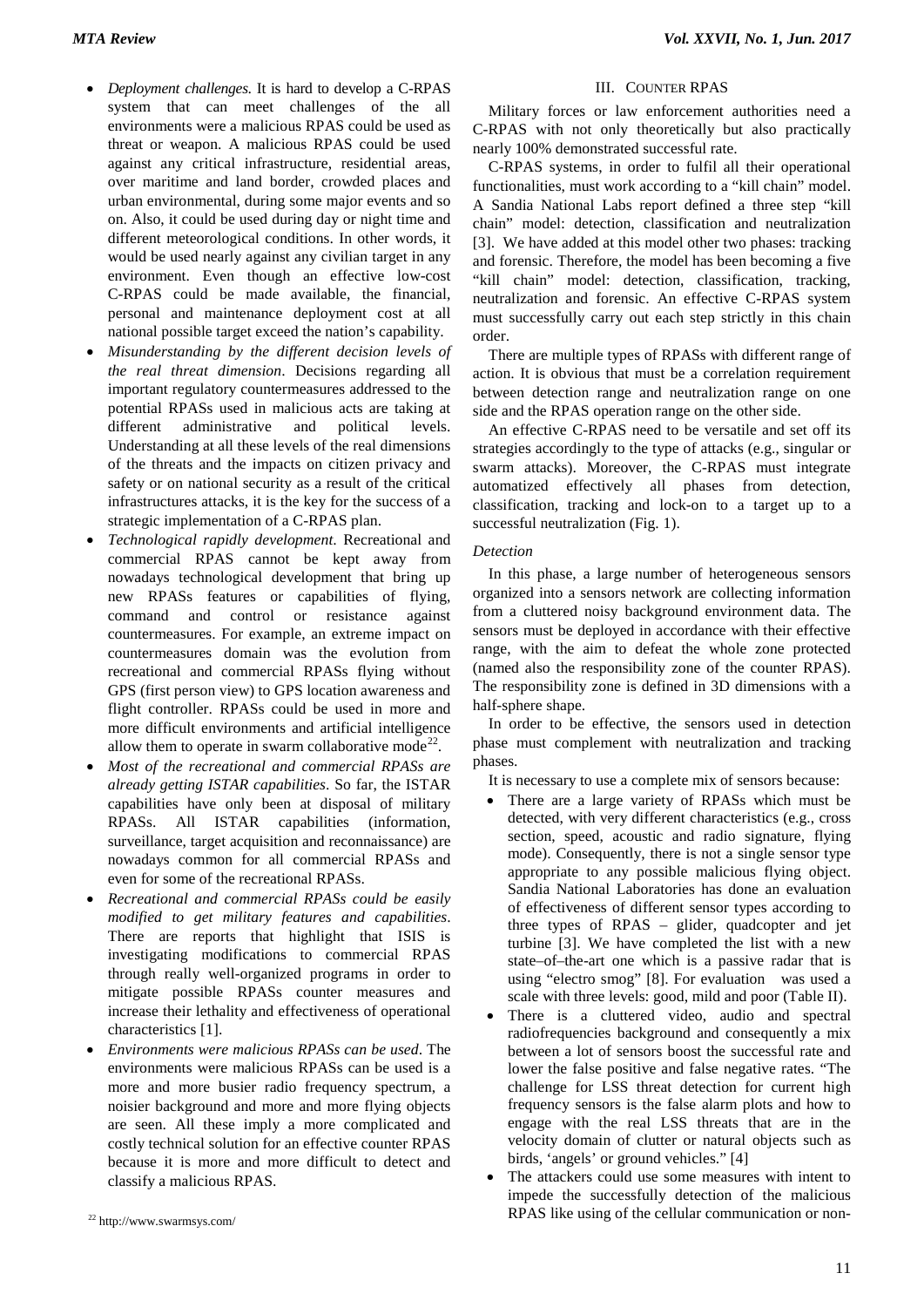standard frequencies for C2 link, fully autonomous mode and so on.

In order to be full effective and to mitigate the threat at a high level, the C-RPAS solution must be addressed to both the RPAs and their Remote Controller Units (RCUs).

The most challenging issue for detection phase is that the amount of data required to provide a reasonable response time is very large.

Each sensor should assign a unique ID event and timestamp and then provide valuable information for classification and risk assessment (e.g., azimuth, elevation, distance, speed, propulsion, trajectory and so on) (Fig. 2).



Figure 1. C-RPAS architecture

## *Classification*

Data that has been collected by all sensors in detection phase is combined and processed by a specialized algorithm (into "Data fusion & Data processing" unit from Fig. 1) following strictly one by one three steps in order to decide:

- If the object detected is or not a RPAS;
- If the object detected and identified as a RPAS represents or not a threat;
- The target's level priority.

The environmental background scanned by sensors in detection phase is a cluttered and noisy one where there are a mix of multiple objects which could be easily confused with a RPAS. Therefore, the first task of the C-RPAS, in classification phase, must be to decide if an object into the responsibility zone of the C-RPAS is or not a RPA. Failure to correctly classify an object in this step may result in a false positive or false negative classification with an according implying in the following steps of this phase and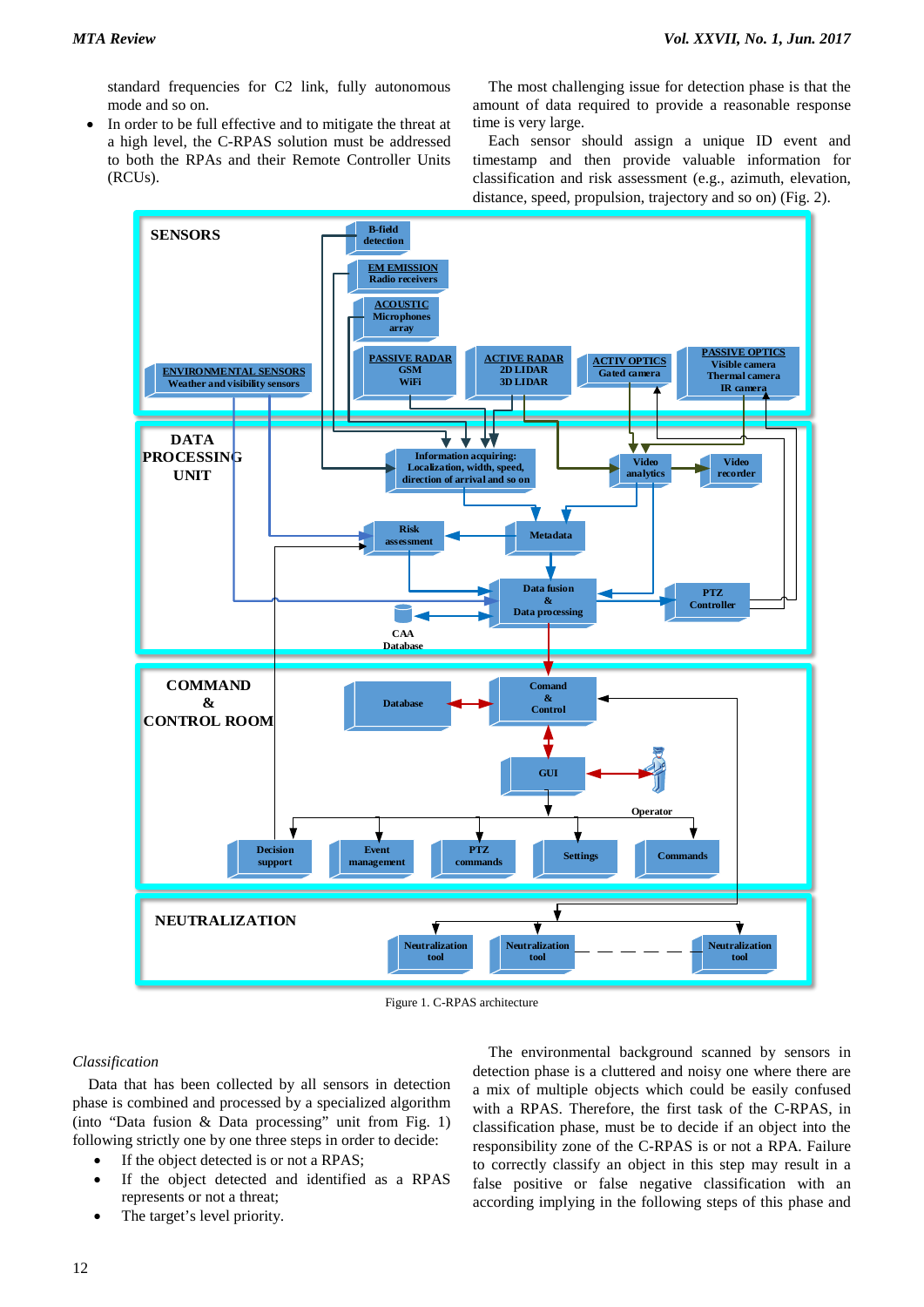in the following phases – tracking and neutralization.

Not all RPAs crossing a perimeter should be automatically treated as hostile or malicious. Moreover, a C-RPAS system may be installed not only in "no fly zones". Once an object has been identified as RPA, it must be evaluated and classified further as a threat or not. This

process could be done through a preliminary assessment and decision that RPAS is or not an authorized one. This decision is taken after interrogation the Civil Aviation Authority (CAA) database. The object validation as a threat must be done firstly by machine, confirmed by a human operator, labeled accordingly and displayed into a GUI.

|                                                           |                                                                                                                                                                                                                                                                                                                            | <b>Flying objects</b> |            |                          |  |
|-----------------------------------------------------------|----------------------------------------------------------------------------------------------------------------------------------------------------------------------------------------------------------------------------------------------------------------------------------------------------------------------------|-----------------------|------------|--------------------------|--|
| <b>Sensor</b>                                             | <b>Remarks</b>                                                                                                                                                                                                                                                                                                             | <b>Glider</b>         | Quadcopter | .Iet                     |  |
| Active radar                                              | The radar cross section (RCS) for two small commercially available<br>platforms was measured to be -15dBm2 and is theorized to be -30dBm2<br>if the RPA is constructed with an RF transparent material [4].                                                                                                                | Poor                  | Mild       | Between poor<br>and mild |  |
| Passive radar [8]                                         | It uses existing "electro smog" generated by GSM or WiFi systems as a<br>source of illumination. It could be effective for large surfaces [8].                                                                                                                                                                             | Mild                  | Mild       | Mild                     |  |
| Passive optics<br>(video, thermal or infrared<br>cameras) | Imaging commercially available quadcopters with EO/IR visible, MWIR,<br>and LWIR resulted in low contrast images, and the amount of data                                                                                                                                                                                   | Mild                  | Mild       | Between poor<br>and mild |  |
| Active optics (LIDAR)                                     | required to provide a reasonable response time is very large [4].                                                                                                                                                                                                                                                          | Mild                  | Mild       | Poor                     |  |
| Acoustics                                                 | Acoustic detectors were successfully demonstrated and identified a UAS<br>from 25 meters at an elevation of 10 meters using a microphone array [4].<br>Last projects relieve that acoustic sensors through an effective acoustical<br>sensor network could detect commercial drones (DJI Phantom Drone) up<br>to 300m [7]. | Poor                  | Mild       | Mild                     |  |
| <b>EM</b> emissions                                       | RF detection is promising since currently available COTS RPAS<br>technology requires a transmission and receive signal from a human user<br>[13]. On the other hand, the detection of RF becomes highly complicated<br>if a RPAS uses open source software or is programmed to require no<br>human interaction.            | Mild                  | Mild       | Between poor<br>and mild |  |
| <b>B-field detection</b>                                  | Disturbances within the magnetic field around a RPA has potential to be<br>detected, but it is dependent on the materials used and the physical size of<br>the system.                                                                                                                                                     | Poor                  | Poor       | Poor                     |  |

# *RPAS risk level assessment*

If the object was classified as a threat, it needs further to be assessed for a risk level in order to take the most appropriate response at a multi option neutralization phase. Sometimes the safety risk level of the effects of the counter measures could be higher than the potential risks of the offending RPAS. Moreover, there are scenarios when in responsibility area of a C-RPAS could be detected and confirmed as threats multiple heterogeneous RPASs with different parameters. Therefore, it is necessary to carry out a risk assessment process and finally to determine the risk level of the target. The level of the risk should be automatically calculated by an application based on certain parameters and then write down on target's label on the GUI of human operators. Risk level could be calculated according to the following parameters (Fig. 2):

- Type of target "T". There are different types of RPASs as targets for a C-RAPS platform like glider, quadcopter, jet and so on. Each type has specifically characteristics which could make difference between them as level of risk – speed, altitude of flying, manoeuvrability, payload and so on.
- Direction of Arrival "DoA". The targets could be headed to different points of interest or areas that are protected. Based on the risk assessment whole protected area could be sliced into sectors with different levels of importance.
- Range "R". Represent the distance from the target to the point of interest or to the protected area.
- Velocity "V". It is known also as speed.
- Estimated Time of Arrival "EToA". It's computed based on velocity and range parameters (ratio between range and velocity).
- Number of the targets that have been detected and are tracking in the same time - "NoT". If the number of targets that are detected, tracked and showed on the GUI are increasing, the operator's activities are also increasing and in the same time these activities are more and more critic and difficult. On the other hand, it could be a scenario where multiple RPASs are working in swarm mode into an intelligent network. This last scenario is the most challenging for any C-RPAS.
- Number of the sensors that have confirmed the target - "NoS". Once a sensor gets information about a probable target this information is processed and sent to the specialized algorithm for preliminary detection and confirmation. Once more sensors send information about the same target, this information are getting into a fusion process growing the truthiness and trustiness level of the information about that target.
- Altitude "A". The targets which are flying lower are considered more dangerous than targets which are flying at higher altitude.
- Interrogation results of other data bases "DB". The C-RPAS system should be interconnected to the CAA database into which the RPAS have been registered and authorized for flying over the protected area. If the RPAS detected is not confirmed by the CAA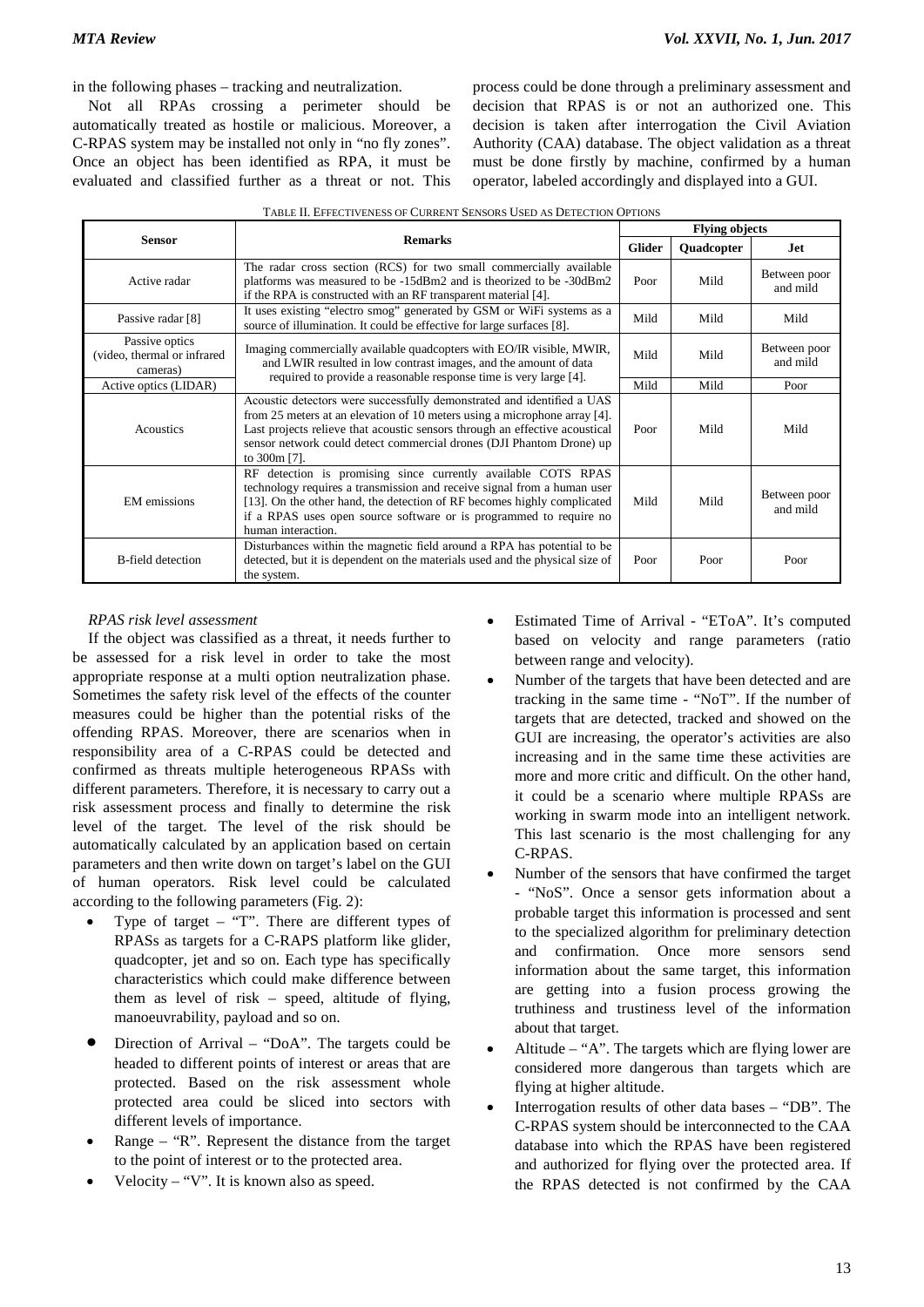database, then it must be flagged and warned the human operators.

Target's size – "W". As the target's size estimated by the video sensors is larger and larger, the target's threat level is increased accordingly. It is well known that a larger RPA can carry heavier dangerous payloads.

*Tracking*

Once information about a potential target has been acquired by one or multiple sensors this information is sent to a specialized module for intelligent fusion and processing, target validation and alarm generation



Figure 2. Detection, classification and risk level assessment

At the fusion level, "handover" procedures will be implemented to properly track the targets crossing more than one sensor set (thus, the alarm will be then displayed on the GIS map with its tracking path and target ID). Information about the target type and its level of threat will be also given, by applying methodologies from previously classification phase.

In order to get more time for the follows phase an initial coarse tracking will be put in place. A continuous process

based on anomaly detection theory, statistical signal processing coupled with well-defined rules for intruder behavior analysis will be used. The goal is to discriminate, among the detected events, between normal or anomalous behaviors (forbidden trajectories, violation of flight regulations, suspect patterns). Finally, once a threshold for information necessary have been acquired and processed, a fine tracking will be implemented.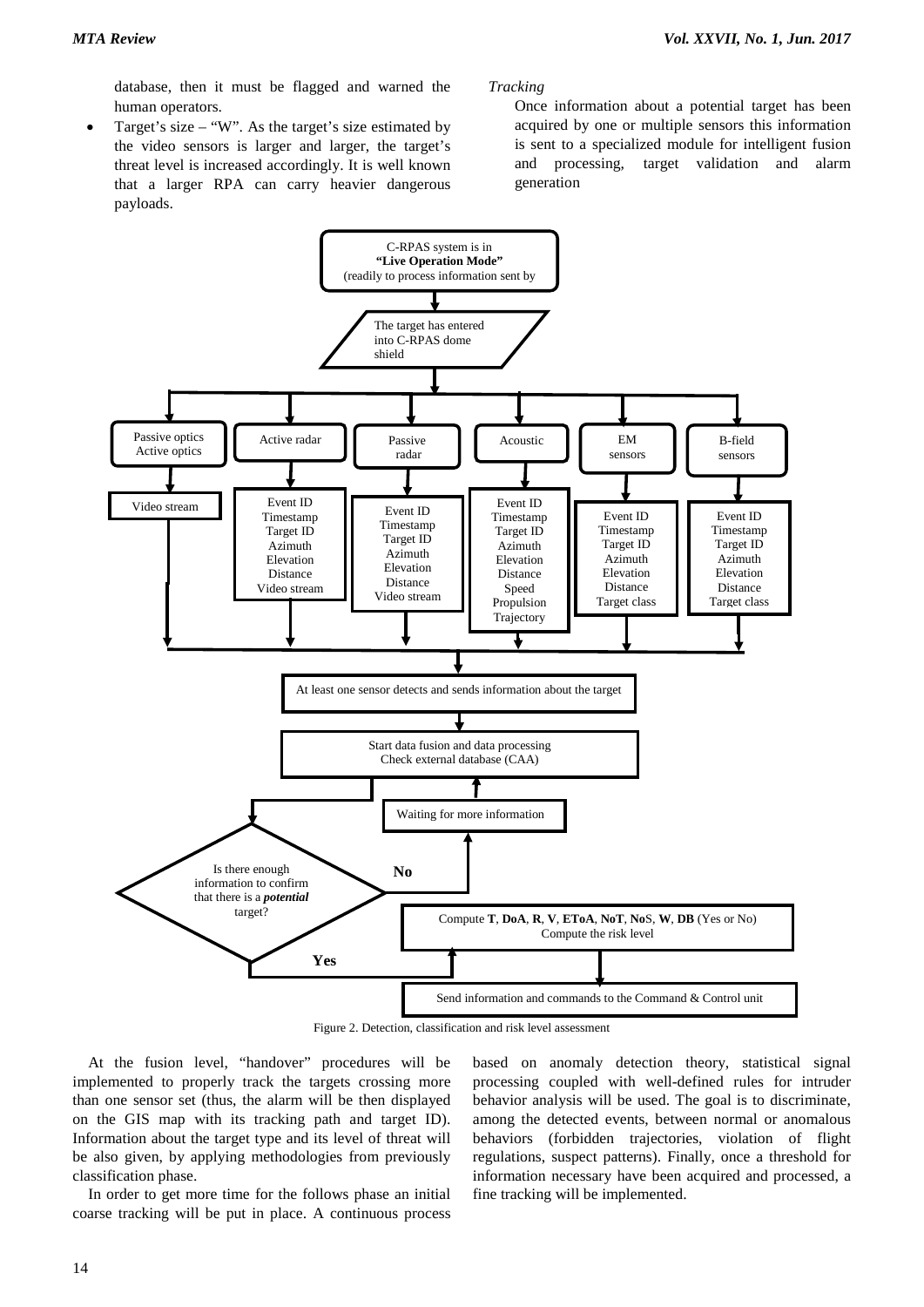Handover procedures must take place automatically, and information about the active system(s) will be reported on the GUI. The full track is recorded for post-incident analysis.

## *Neutralization*

The goals of the neutralization phase are:

- Deny RPAS's mission (mostly non-destructive) or,
- RPAS's neutralization (mostly destructive).

Based on the results of classification phase and specially on results of risk assessment, an intelligent C-RPAS should dynamically chose to carry out the appropriate method to meet one of the above goals.

The neutralization method needs to be chosen according to the environment (e.g., urban, isolated, operational requirements, battlefield) and to the effect of the method (e.g., destructive or non-destructive).

There are a lot of neutralization solutions each of them with its own weakness and strength points depending on technical implementation, goals and its applicability [3].

*Geofencing*

Geofencing neutralization consists mainly in design a virtual perimeter which becomes a restricted area based on "no-fly zones" configuration.

*Strengths:*

- This solution is 100% effective for prevention an unintentional flight to enter in a restricted area.
- It is a passive solution and consequently there are not contradictions to legislations regarding property, hacking, interference, damaging an authorized computer program, and so on.

*Weakness:*

- It is completely ineffective against intentional intrusions.
- There are hardware solutions through which "no-fly zones" configuration could be defeated.
- GPS system could be easily removed and an operator could directly conduct the RPA.
- Lack of the useful forensic evidence.
- "No-fly zones" configuration is available for DJI products only.

*Potential solutions to strength the geofencing solution:*

- By legislation all RPAS must be available with "no-fly zones" configuration.
- Military-grade encryption in order to prevent a terrorist from tampering with critical configuration like "no-fly zones", altitude, flying without GPS control, so on.

## *Physical or kinetic solution*

In this category are included solutions like firearms, laser system [7],[9], missiles, gun nets, RPASs and birds. *Strengths:*

- This solution is the simplest and the cheapest.
- There are few positive experiences regarding deployment of some solutions in USA.
- It is time effectiveness.

*Weakness:*

- <span id="page-6-0"></span>It requires a high skill for operator.
- It has a very limited range.
- <span id="page-6-1"></span>It is ineffective against RPAs which are moving at very high speed and with unpredictable changing of direction.
- It could be an adverse dangerous effect in use case of RPA target which is carrying explosive or dangerous materials.
- Birds' training is difficult, at very small scale available and birds could be injured which is in contradiction with legislation regarding bird's protection.
- It is in conflict to legislations regarding property.
- When firearms are using, forensic evidences are destroyed.
- There are aiming the RPAs but not the remote controller too.

*Potential solutions to strength the physical or kinetic solution:*

- It is necessary to work on regulatory framework to eliminate any legality issue which could arise regarding property rights.
- In order to be effective, must be done automated by machine following information from previous phases.
- It must be used only after an effective risk assessment regarding the consequences of its using.

#### *Jamming*

This neutralization solution has been tested and demonstrated in military domain as an effective one against various threats which are using radio frequencies [3],[4]. As a C-RPAS solution, it is aiming GPS signal navigation and command and control radio frequencies used for flight control, telemetry and manual operation.

There is a very large scale of jamming applications from pointing jamming up to High Power Electromagnetic Weapon (HPEW). HPEW transmits electromagnetic signal somewhere between 10 kHz up to several GHz and at power levels of gigawatts. The effect is ranging from temporary disruption to physical destruction of unprotected electronics.

#### *Strengths:*

- It is the most effective for nearly all commercial RPASs when GPS and command and control signal are both jammed.
- There are solutions on place which are getting good reports regarding their effectiveness $^{23}$ .
- These solutions are relatively inexpensive, easy to operate and suitable in the most scenarios.
- These solutions increase the cost and technical complexity for an attack. On this purpose, the terrorists have already taken into account some counter measures against them<sup>24</sup>.
- There are aiming both RPA and remote command and control unit.
- It is time effectiveness.

*Weakness:*

If the GPS signal is jammed only, the RPAS operator could switch on manual operation and fly without GPS signal.

<sup>23</sup> "Counter-UAS Technologies," Battelle, accessed February 13, 2017, [https://www.battelle.org/government-offerings/national-security/tactical](https://www.battelle.org/government-offerings/national-security/tactical-systemsvehicles/tactical-equipment/counter-UAS-technologies)[systemsvehicles/tactical-equipment/counter-UAS-technologies.](https://www.battelle.org/government-offerings/national-security/tactical-systemsvehicles/tactical-equipment/counter-UAS-technologies)

<sup>&</sup>lt;sup>24</sup> Eric Schmitt, "Papers Offer a Peek at ISIS' Drones, Lethal and Largely Off-the-Shelf," The New York Times, January 31, 2017,

[https://www.nytimes.com/2017/01/31/world/middleeast/isisdrone](https://www.nytimes.com/2017/01/31/world/middleeast/isisdrone-documents.html)[documents.html](https://www.nytimes.com/2017/01/31/world/middleeast/isisdrone-documents.html)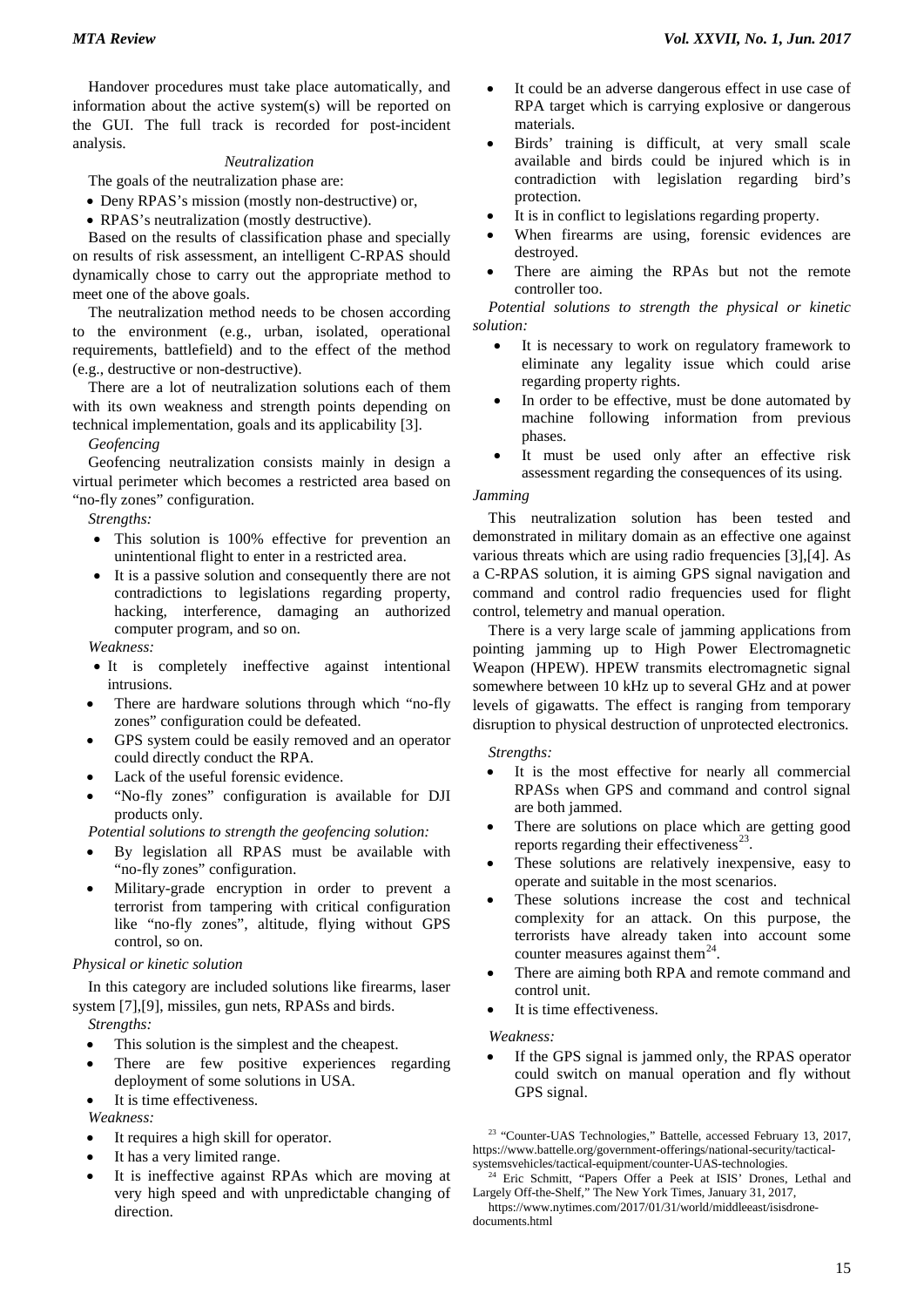- Most of the commercial RPASs are designed with "return to home" (RTH) or hover mode when they have lost command and control signal.
- It is ineffective against RPASs which are configured to operate in fully autonomous mode, or visual guidance systems. A malicious operator could disable the "return to home" feature in order to continue flying in autonomous mode in the event of control link loss.
- It is hard to jam C2 link when are used cellular communications on command and control purpose.
- The effects could be adverse when it is used against RPA carrying explosive or dangerous materials.
- In most countries, it is in contradiction to legislation regarding interferences which would stop using legitimate radio terminals, public or even emergencies services.

*Potential solutions to strength the jamming solution:*

- It is necessary to work on regulatory framework to eliminate any legality issue which could arise regarding interferences.
- It is necessary to find solutions to grow up the detection phase effectiveness in order to show exactly what frequencies are used for command, control and telemetry.

## *Hacking*

Whereas in the jamming solutions it is necessary to know the frequencies used only, in the hacking solutions it is necessary to know both the frequencies and the protocols used. The objective of the hacking is to take the RPAS's control by breaking C2 link or insert malware on onboard flight controller. Most off the shelf commercial RPASs are equipped with poorly secured communication link used to control RPASs' flight directly or through a remote controller. A C-RPAS based on hacking technique could scans the frequencies, detects the frequencies in use and then sends the signals in order to take over the RPAS's control from the malicious operator and forces finally the RPAS to land or terminate its flight<sup>[25](#page-7-0)</sup> [1],[8]. The hacking solutions are trying to exploit the terrorists' difficulty to replace the C2 link and lacking of cryptographic mechanisms.

*Strengths:*

- The aim of this solution is to land safely the malicious RPAS and reduce the collateral damage.
- There is a good conservation of the evidence for future forensic.

*Weakness:*

- Some of the RPASs could be controlled through nonstandard radio links. In these cases, it is harder to hack on control link even if it is still possible to scan and detect the used frequencies.
- Some of the RPASs may be controlled through public cellular networks<sup>[26](#page-7-1)</sup> [14]. In these cases, it is nearly impossible to detect and hack command and control link due to the capability of the cellular networks to work in extremely challenging environments.
- Even if it is difficult, malicious operators could disable link control of the commercial RPASs and then operate them in a fully autonomous mode.
- This solution is relatively expensive and complex to operate.
- Time is critically in lack of an automated hacking method.

*Potential solutions to strength the hacking solution:*

It is necessary to work on regulatory framework to eliminate any legality issue which could arise regarding property and damaging an authorized computer program.

## *Neutralization summary*

It is obvious that the neutralization solution largely depends both on risk assessment and on the RPAS's technical capabilities regarding navigation, command and control. The correspondence between RPAS's capabilities and the appropriate neutralization solution is summarized in Table III.

At first view, we can claim that there is at least one neutralization solution whatever the RPAS capabilities. This statement is not quite satisfactory because the effectiveness of the solution is finally the matter of interest.

We have scaled the level of threat for each RPAS's capability apart and the estimated level of effectiveness for each neutralization solution correspondingly. There are few interesting observations:

- For each RPAS's capability there are more neutralization solutions with different level of effectiveness.
- Effectiveness depends largely on how accurate detection phase was and the time at disposal for neutralization.
- The evidences from forensic phase greatly depend on results of the neutralization phase (i.e., its destructive effects).
- It seems that more than one neutralization solution is necessary in the same time like in detection phase when all types of sensors are needed.

## *Forensic*

The forensic is logically the last phase of a counter RPAS process which has to meet the following objectives:

- Establish who is the owner of the RPAS and for what purpose it was used for.
- Retrieve the flight path and the home point.
- Retrieve valuable information from application databases installed into remote controller and mobile device.

In the first step, it is recommended to obtain a forensic image of all system and memories files from all RPAS components. In order to conclude what file has been modified it is obviously that we must know the initial state of these files.

The forensic activity envisages the following RPAS components [10],[11]:

- RPA.
- Sensors.
- Remote controller.
- Mobile device.

<span id="page-7-1"></span><span id="page-7-0"></span><sup>25</sup> Samy Kamkar, "Samy Kamkar - SkyJack: Autonomous Drone Hacking," accessed February 13, 2017, http://samy.pl/skyjack/.  $6$  http://www.g-uav.com/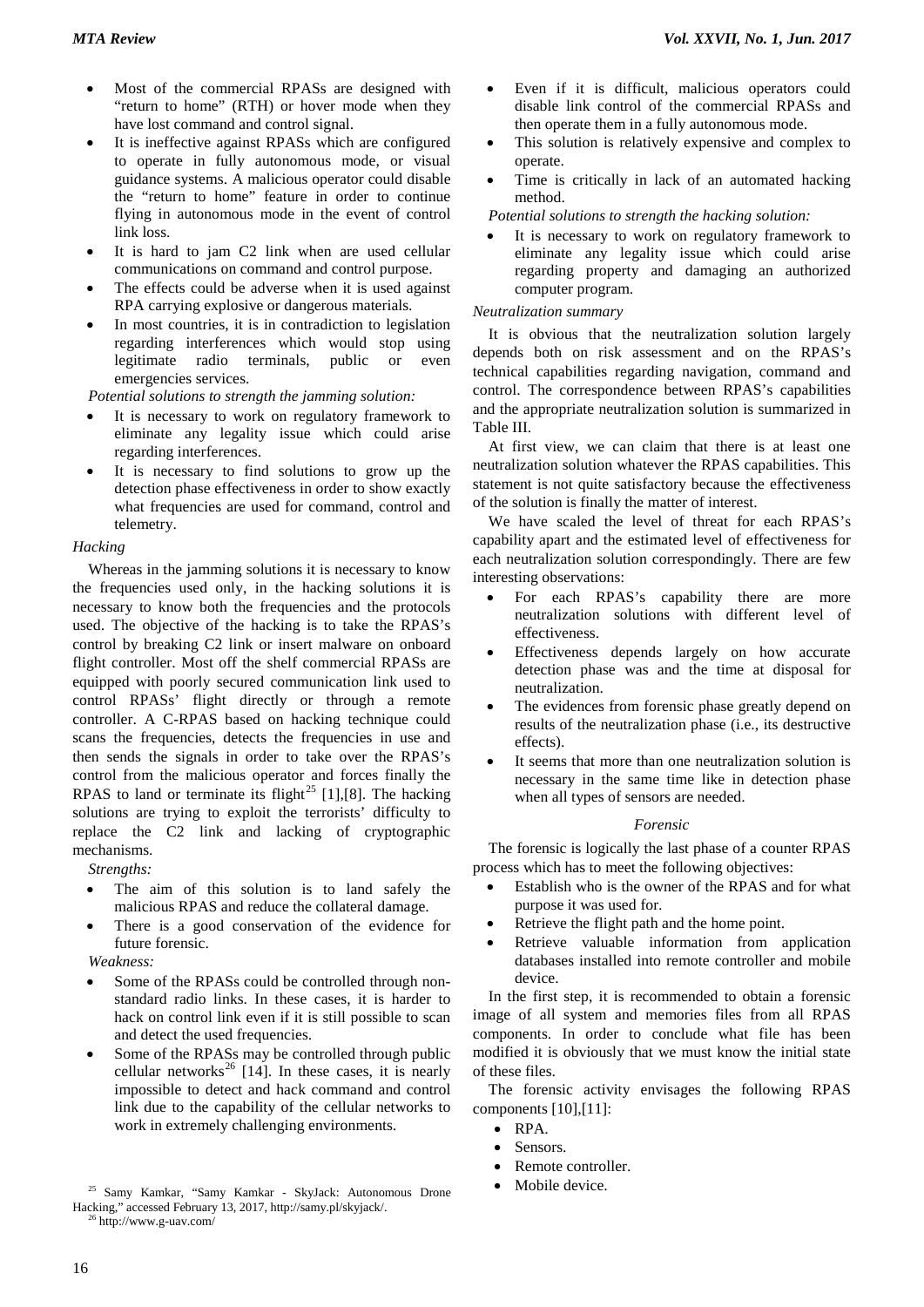|                                                 | TABLE III. MATRIX OF NEUTRALIZATION SOLUTIONS |                                         |                        |                       |                              |                                 |                   |                           |                   |               |                   |                |                   |  |
|-------------------------------------------------|-----------------------------------------------|-----------------------------------------|------------------------|-----------------------|------------------------------|---------------------------------|-------------------|---------------------------|-------------------|---------------|-------------------|----------------|-------------------|--|
| <b>RPAS's functionalities /</b><br>capabilities |                                               |                                         |                        |                       |                              | <b>Neutralization solutions</b> |                   |                           |                   |               |                   |                |                   |  |
|                                                 |                                               |                                         |                        |                       | Rate to occur<br>Probability | Geofencing                      |                   | <b>Physical / kinetic</b> |                   | Jamming       |                   | <b>Hacking</b> |                   |  |
| GPS                                             | ප<br><b>Standard</b><br>link                  | Non-standard<br>link<br>$\mathcal{C}^2$ | link<br>පි<br>Cellular | £<br>autonom<br>Fully |                              | Applicability                   | rate<br>Effective | Applicability             | rate<br>Effective | Applicability | rate<br>Effective | Applicability  | rate<br>Effective |  |
|                                                 | N                                             |                                         |                        |                       | High                         | V                               | Low               |                           | Moderate          | V             | High              | V              | High              |  |
| $\sim$                                          |                                               | N                                       |                        |                       | Low                          | M                               | Low               |                           | Moderate          | N             | Moderate          | N              | Moderate          |  |
| $\sqrt{ }$                                      |                                               |                                         | $\mathcal{N}$          |                       | Moderate                     | V                               | Low               | اد                        | Moderate          | $\sqrt{*}$    | Low               |                |                   |  |
|                                                 | $\sim$                                        |                                         |                        |                       | High                         |                                 |                   |                           | Moderate          | N             | High              | $\sim$         | High              |  |
|                                                 |                                               | N                                       |                        |                       | Low                          |                                 |                   |                           | Moderate          | V             | Moderate          | V              | Moderate          |  |
|                                                 |                                               |                                         | N                      |                       | Moderate                     |                                 |                   |                           | Moderate          |               |                   |                |                   |  |
|                                                 |                                               |                                         |                        |                       | High                         |                                 |                   |                           | Moderate          |               |                   |                |                   |  |
|                                                 |                                               | ost probably for GPS only               |                        |                       |                              |                                 |                   |                           |                   |               |                   |                |                   |  |

*\* - most probably for GPS only* 

First of all, it is necessary to evaluate physically all components of the RPAS and note the type of the each component, serial number, payload, sensors, or any evidence which could point out for what purpose have the RPAS been used on.

The main elements of the RPA which need to be investigated are GPS and Flight Controller.

Through GPS are received geographic coordinates from satellites which then are transmitted to the Flight Controller and camera. Without GPS, RPA is unable to take-off. Nevertheless, it is possible to block GPS by attaching an opaque electromagnetic tin foil over the GPS receiver. In this case RPA is no longer acquiring home position and RPA could fly over restricted areas.

The most important information and artefacts which could be retrieved from Flight Controller are related to OS, Flight Controller ID, flight data records (e.g., home position, flight path), data about RPA components (e.g., motor load, motor speed, battery load, battery voltage, system failure), information about boot sequence, maintenance and logistic.

The types of sensors which have been found attached to RPA tell us about the purposes of the flight (e.g., optical, thermal, LIDAR, NIR, WiFi). From sensors could be exported images files, video files and EXIF data. EXIF data point out information about the camera and where the pictures were taken through geographic coordinates and altitude therefore rebuilding a 3D scene. The EXIF data are persistent even after the RPA has crashed. The relative time between media recorded remain the same even if the system time was tampered.

From Remote Controller application memory, we could retrieve some artefacts like:

- Vendor applications, owner name and account.
- Default settings.
- Launch points, dates. Launch point recorded for every start up so you can plot onto the map where RPA was previously launched.
- Association of geographical coordinates to GPS data from media.
- Mission plan and flight telemetry data.
- <span id="page-8-0"></span>Connection logs to cloud services and user credentials for log to cloud.

Usually between the Remote Controller and human operator there is a mobile device or tablet. Into mobile device there are a lot of valuable information:

- About OS. It is worthwhile to highlight that the time on all components and applications of the RPAS is synchronized with the mobile OS.
- Application for settings and control the flight.
- Subset of data recorded on the Flight Controller.
- Imagines, video and Flight Controller ID.

A counter forensics should not be neglected in order to determine if the integrity of evidence has been modified or the time stamp was tampered.

If the RPA is powered up when the investigation starts, it must dump the memory before any action is taking. In situation of cold forensic, the only information that could be retrieved from RPA is recorded media and related EXIF data.

There are web sites were files retrieved from RPAS components could be sent for online parser<sup>27</sup>.

#### IV. SAFESHORE PROJECT FOR DETECTION CLASSIFICATION AND TRACKING OF MALICIOUS RPASS

The European Commission noted that there is currently a discrepancy between on one hand strict rules for access to airspace and on the other hand a poor capability to detect illegal operations. Therefore, the European Commission decided to fund the SafeShore project, which focuses on the detection of threat agents like RPAS in a marine border surveillance scenario.

The main objective of the SafeShore project is to cover existing gaps in coastal border surveillance, increasing internal security by preventing cross-border crime such trafficking in human beings and the smuggling of drugs. It is designed to be integrated with existing systems and create a continuous detection line along the border. One of the treats to the maritime coast are small Remotely Piloted Aircraft Systems which can carry explosives or which can be used for smuggling drugs, boats and human intruders on the sea shore. The mini-RPAS can depart from maritime platforms such as yachts. Their low cost and very small signature makes them a favorite platform for smugglers and terrorists. The mini-RPAS Radar Cross Section is too small to be detected by the regular costal radars, which is where SafeShore comes in.

<sup>27</sup> https://airdata.com/